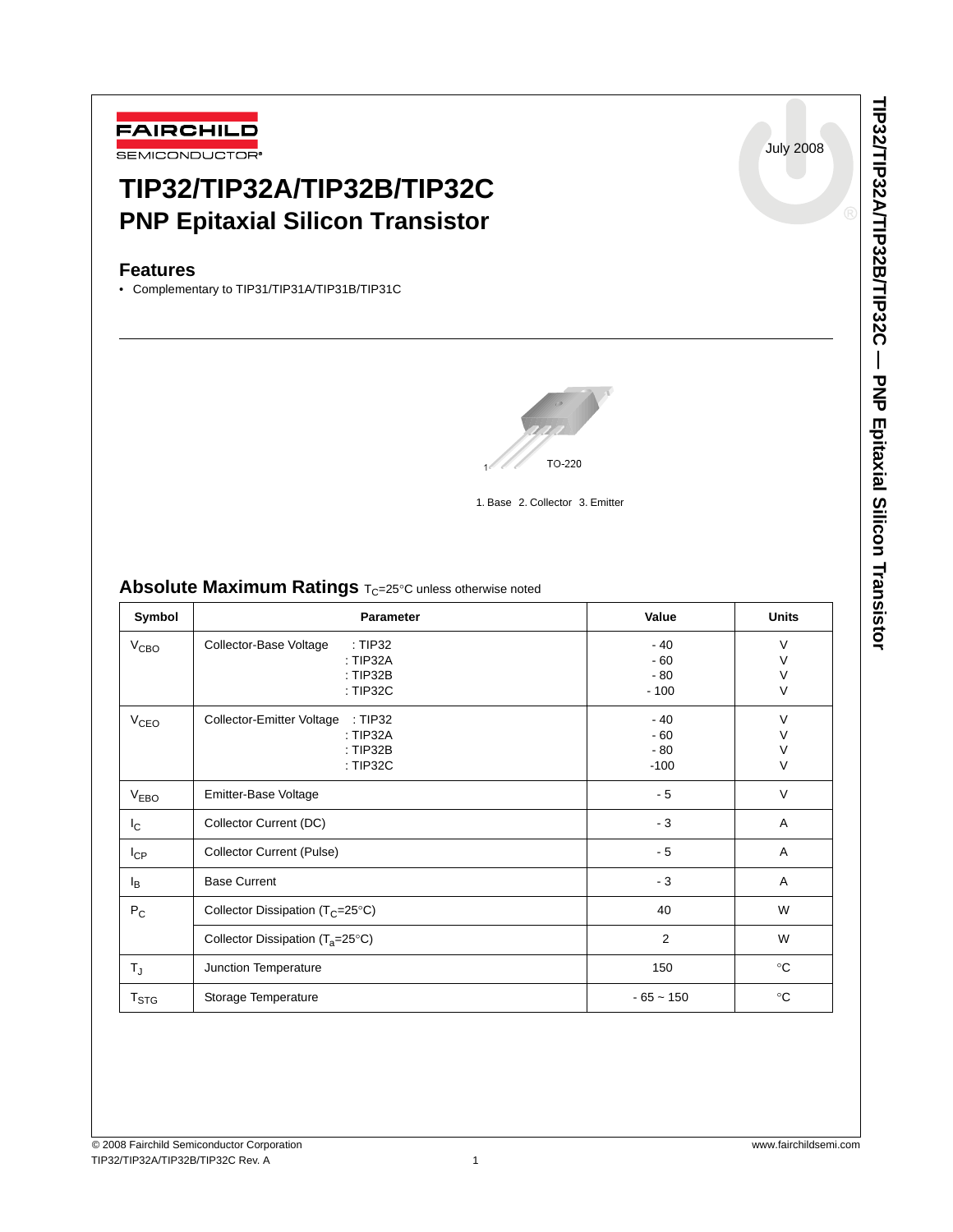| Symbol                       | Parameter                                                                             | <b>Test Condition</b>                                                                                                                 | Min.                            | Max.                                 | <b>Units</b>                    |
|------------------------------|---------------------------------------------------------------------------------------|---------------------------------------------------------------------------------------------------------------------------------------|---------------------------------|--------------------------------------|---------------------------------|
| $V_{\text{CEO}}(\text{sus})$ | * Collector-Emitter Sustaining Voltage<br>: TIP32<br>: TIP32A<br>: TIP32B<br>: TIP32C | $I_C$ = - 30mA, $I_B$ = 0                                                                                                             | $-40$<br>-60<br>$-80$<br>$-100$ |                                      | V<br>$\vee$<br>$\vee$<br>$\vee$ |
| $I_{CEO}$                    | <b>Collector Cut-off Current</b><br>: TIP32/32A<br>: TIP32B/32C                       | $V_{CE}$ = - 30V, $I_B$ = 0<br>$V_{CF}$ = - 60V, $I_B$ = 0                                                                            |                                 | $-0.3$<br>$-0.3$                     | mA<br>mA                        |
| $I_{CES}$                    | <b>Collector Cut-off Current</b><br>: TIP32<br>: TIP32A<br>$:$ TIP32B<br>: TIP32C     | $V_{CE}$ = - 40V, $V_{EB}$ = 0<br>$V_{CE}$ = - 60V, $V_{EB}$ = 0<br>$V_{CF}$ = - 80V, $V_{FB}$ = 0<br>$V_{CE}$ = - 100V, $V_{CE}$ = 0 |                                 | $-200$<br>$-200$<br>$-200$<br>$-200$ | μA<br>μA<br>μA<br>μA            |
| <b>LEBO</b>                  | <b>Emitter Cut-off Current</b>                                                        | $V_{FB} = -5V, I_C = 0$                                                                                                               |                                 | $-1$                                 | mA                              |
| $h_{FE}$                     | * DC Current Gain                                                                     | $V_{CF}$ = - 4V, $I_C$ = - 1A<br>$V_{CF}$ = - 4V, $I_C$ = - 3A                                                                        | 25<br>10                        | 50                                   |                                 |
| $V_{CE}(sat)$                | * Collector-Emitter Saturation Voltage                                                | $I_C = -3A$ , $I_B = -375mA$                                                                                                          |                                 | $-1.2$                               | V                               |
| $V_{BE}$ (sat)               | * Base-Emitter Saturation Voltage                                                     | $V_{CE}$ = - 4V, $I_C$ = - 3A                                                                                                         |                                 | $-1.8$                               | $\vee$                          |
| $f_T$                        | <b>Current Gain Bandwidth Product</b>                                                 | $V_{CF}$ = - 10V, $I_C$ = - 500mA, f = 1MHz                                                                                           | 3.0                             |                                      | MHz                             |

TIP32/TIP32A/TIP32B/TIP32C - PNP Epitaxial Silicon Transistor **TIP32/TIP32A/TIP32B/TIP32C — PNP Epitaxial Silicon Transistor**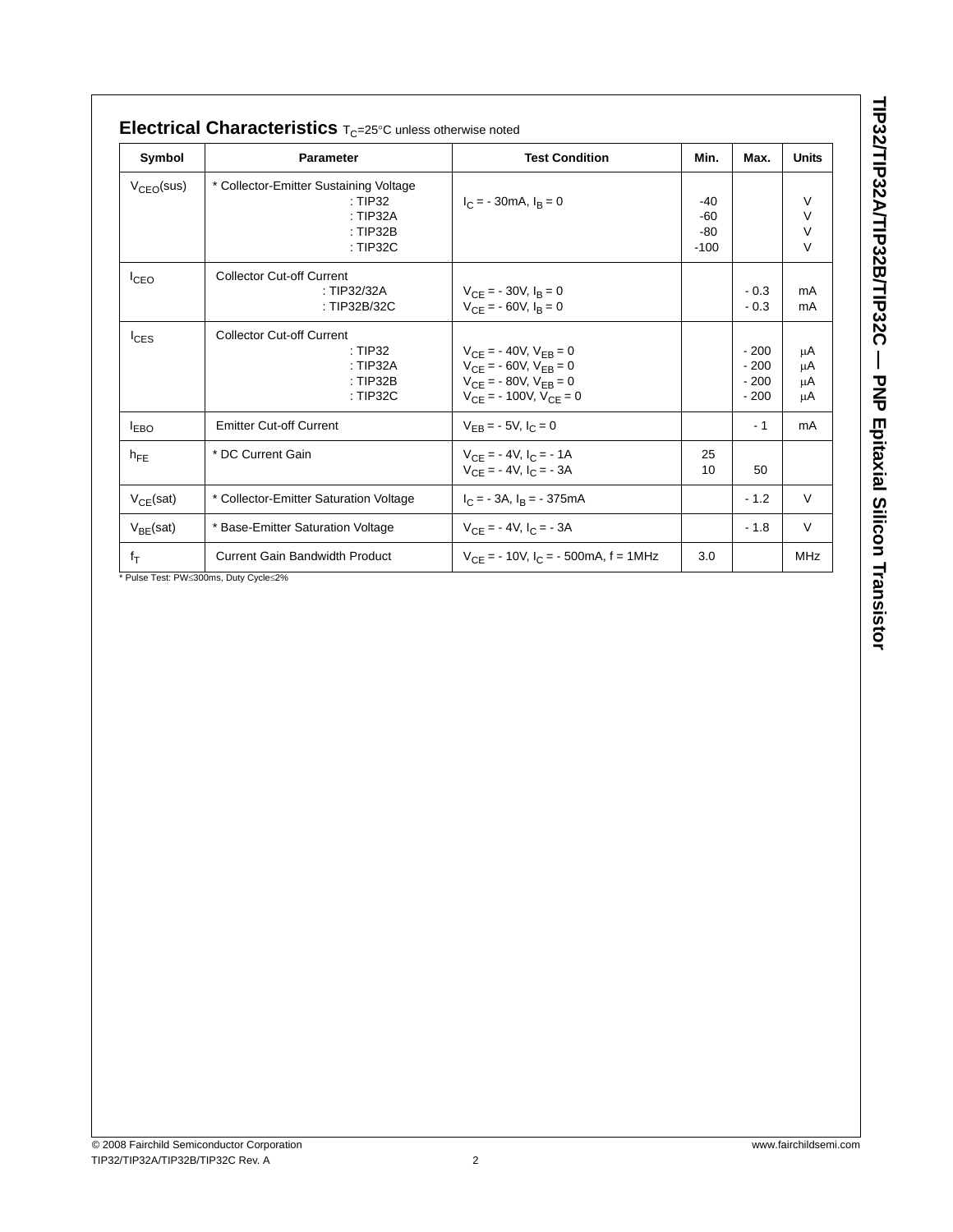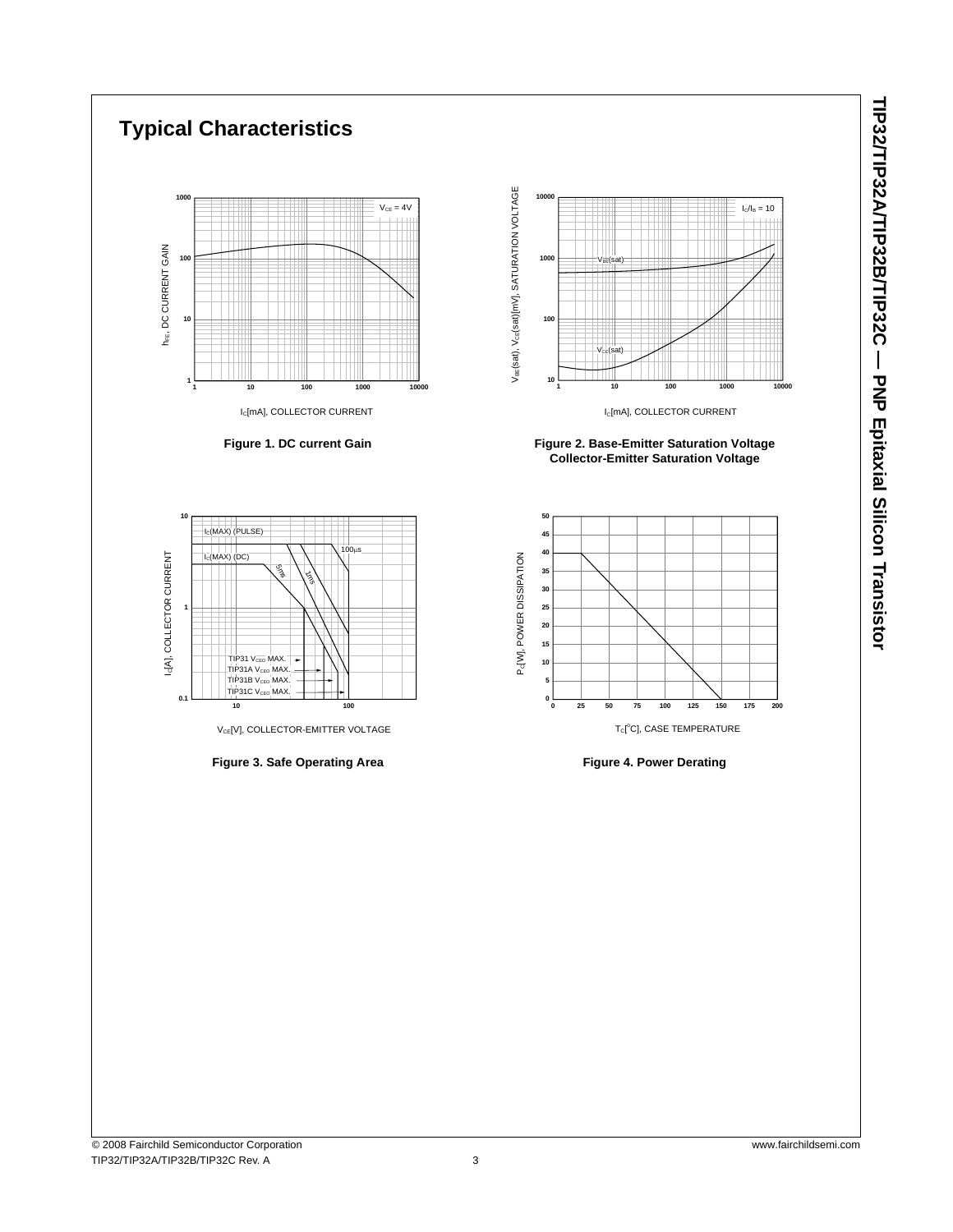